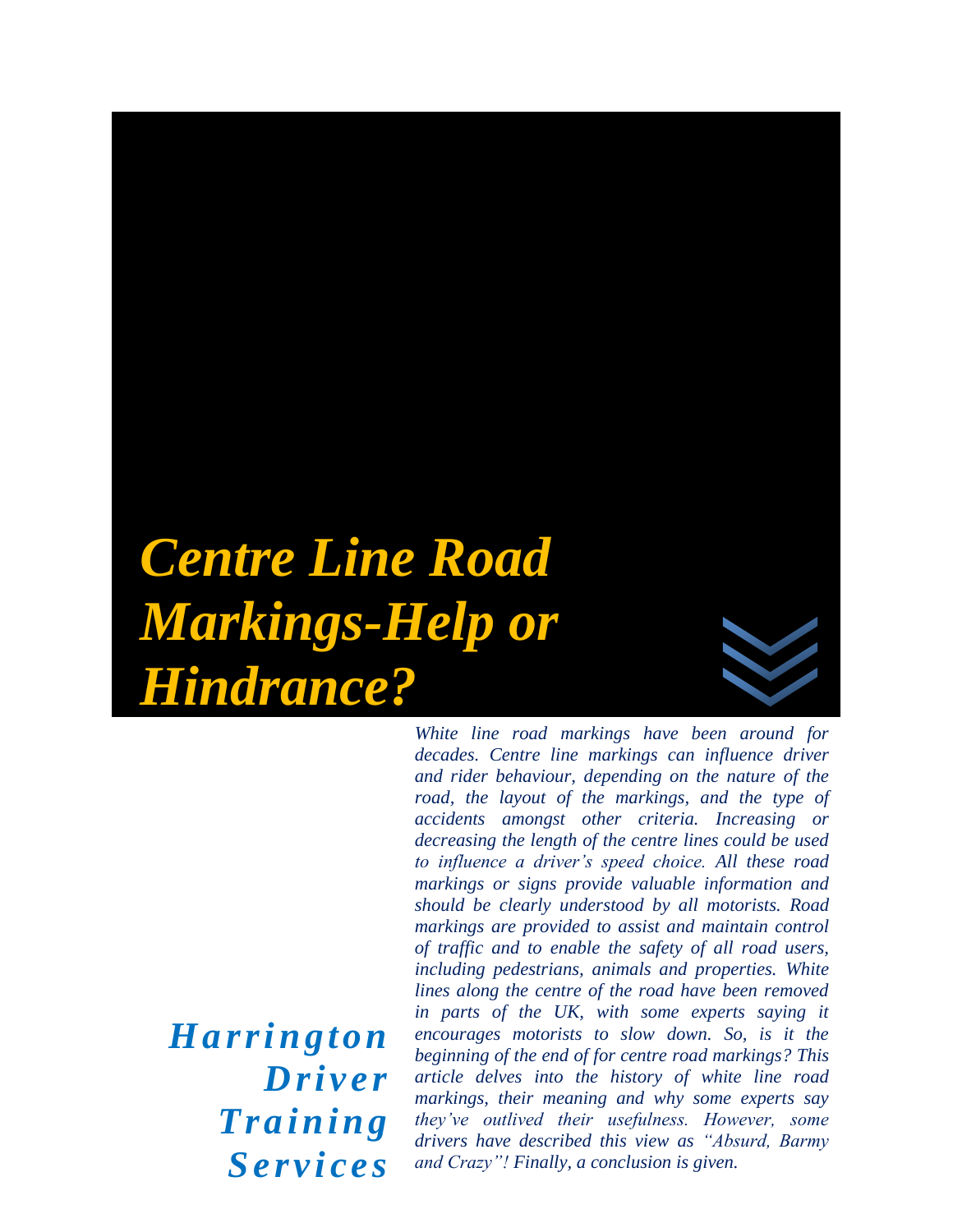# *Centre Line Road Markings – Help or Hindrance?*

 *Tom Harrington LL B F Inst. MTD (April 2020)*

*"An authorised continuous white line along the centre of the roadway shall indicate that traffic must drive on the left of the line, and when on a stretch of roadway on which such a line has been provided, a driver shall, save for the purpose of entering or leaving land or premises adjoining the right hand side of that roadway, drive to the left of the line". <sup>1</sup>*

ack in the 70s, during the quiz show – Sale of the Century (GB) quizmaster Nicholas Parson's asked a contestant the meaning of double continuous white lines in the centre of the road. The lady contestant ack in the 70s, during the quiz show – Sale of the Century (GB) - quizmaster Nicholas Parson's asked a contestant the meaning of double continuous white lines in the centre of the road. The lady contestant answered promptl Nicholas, *"it means keep left, do not cross the lines.* Ergo, this lady missed out on a prize due to her lack of knowledge regarding white line road markings. The above answer is given by many learner drivers when questioned by their trainer during driving lessons. However, it's possible to overtake without straddling or crossing continuous white lines and I'm sure most readers will be aware of these instances. White lines have been synonymous with road safety for over a century, and it's no coincidence that the first white line road markings appeared around the same time as the first wave of mass-produced cars. White lines vary from centre line markings, hazard lines, single white lines, double white lines, single white lines flanked by a broken line on the opposite side, a single white line flanked by a broken white line on your side etc. Also, there are areas of white diagonal stripes or chevrons which separate traffic lanes or to protect traffic turning right. And there are reflective studs which can be used in conjunction with white lines. All these road markings or signs provide valuable information and should be clearly understood by all drivers on the road. Road markings are used to maintain the control of traffic, parking regulations and to enable the safety of all road users, including pedestrians, animals and properties. Today, it is easy to take this simple innovation – white lines – for granted, but the enormous impact they have around the world to maintain lane discipline, and avoid oncoming traffic and other potential hazards - cannot be overstated.

 $\overline{a}$ 



 $1$  S.1. No. 294/1964 Road Traffic General Bye-Laws 1964. (Ireland).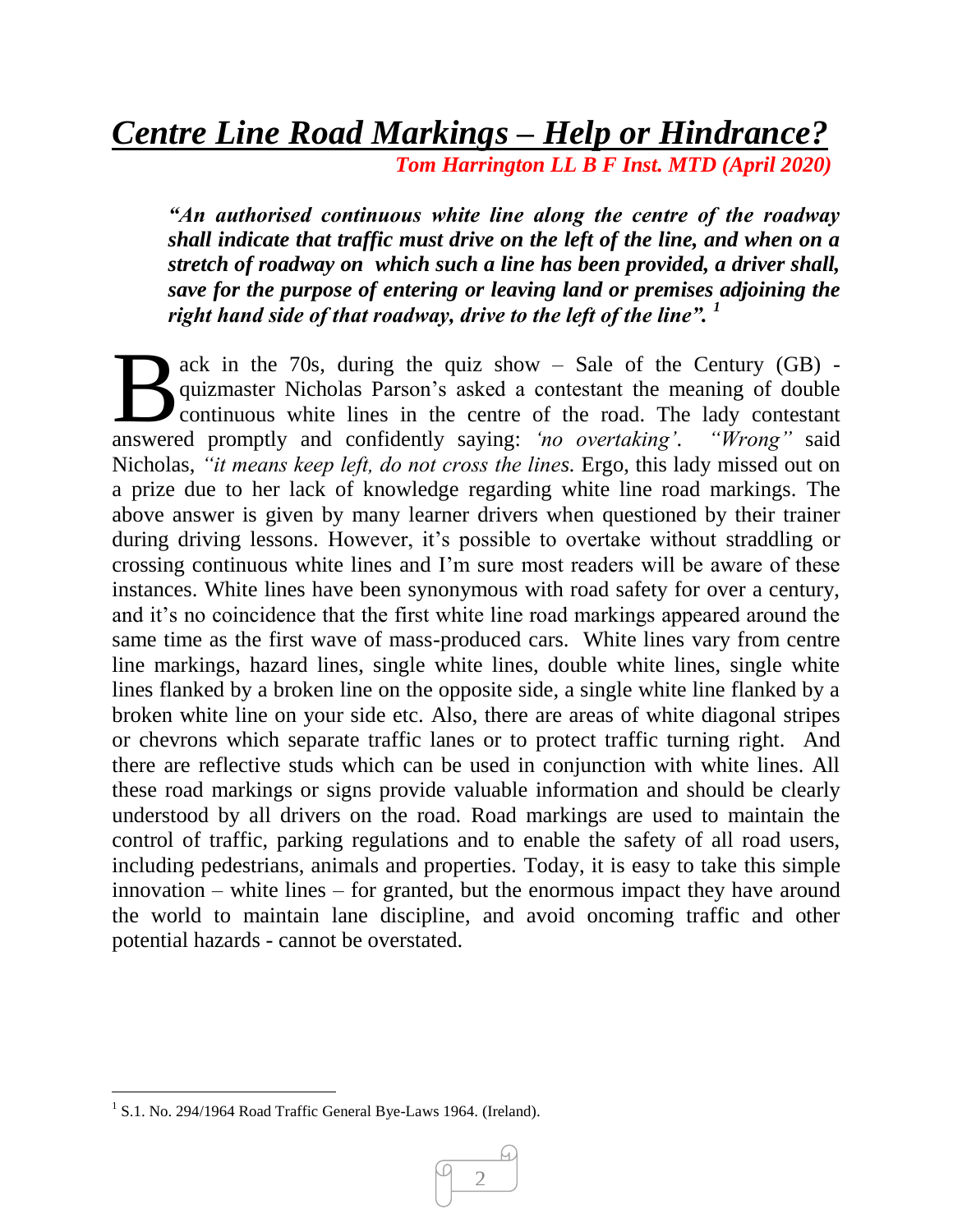All road markings and road studs placed on a highway or on a road to which the public has access as defined on Section 142 of the Road Traffic Regulation Act 1984 as amended by the New Roads and Street Works Act 1991, must be either prescribed by Regulations or authorised by the Secretary of State for Transport for installations in England (the Department of Infrastructure in Northern Ireland (NI), the Scottish Government or the Welsh Government as appropriate.

#### *History*

It is not clear whether this is a historical fact or myth, but it is said that the first ever road marking – a continuous central line along the road surface – appeared in Rome on the first Jubilee year which was celebrated in 1300 A.D. The reason was that some 200,000 people gathered there for the occasion which was a considerable number for the roads and tracks of the time. For this reason, Pope Boniface VII ordered a separation line to be painted down the middle of each road. This was not done to separate two directions of travel, but rather to separate the different means of travel: people on foot on one side, horses and carts on the other. <sup>2</sup> With the advent of cars towards the end of the  $19<sup>th</sup>$  century, cars, carriages and bicycles shared roads for decades with no major problems or the need for road markings. But the ever-increasing speed at which cars travelled coupled to the rapidly increasing number of cars and roads – many of which had rather dangerous stretches – soon made road markings a necessity rather than a convenient feature. And here is where history and legend blur together again, although there are some documented cases as to origin. In the US, the first road in which markings were painted was a road in Wayne County, Michigan. The story goes that the person responsible for the maintenance of public roads had the idea for road markings, when he saw a milk lorry dripping a trail of milk on the road. It is not clear whether this is what actually happened or whether the story was later embellished, but the fact is that there is documentary evidence of this road with markings around this time.

# *Doc Mc Carroll- An Innovative Trailblazer!*

Road markings are one of those things drivers tend to take for granted, but obviously someone had to first think of the idea, and credit for it is given to Doctor June Robertson McCarroll of Indio, California. In 1917, she was driving home in her Ford Model-T at dusk after visiting a patient, when a truck forced her off a narrow road into a sandy ditch. It wasn't the first time that this had happened. Apparently, the truck driver who was transporting a load of chickens had difficulty judging where his half of the road ended.

 $\overline{a}$ <sup>2</sup> Alvaro Ibanez May 2008. *Markings on roads and motorways: How they came about?* blogferovial.com

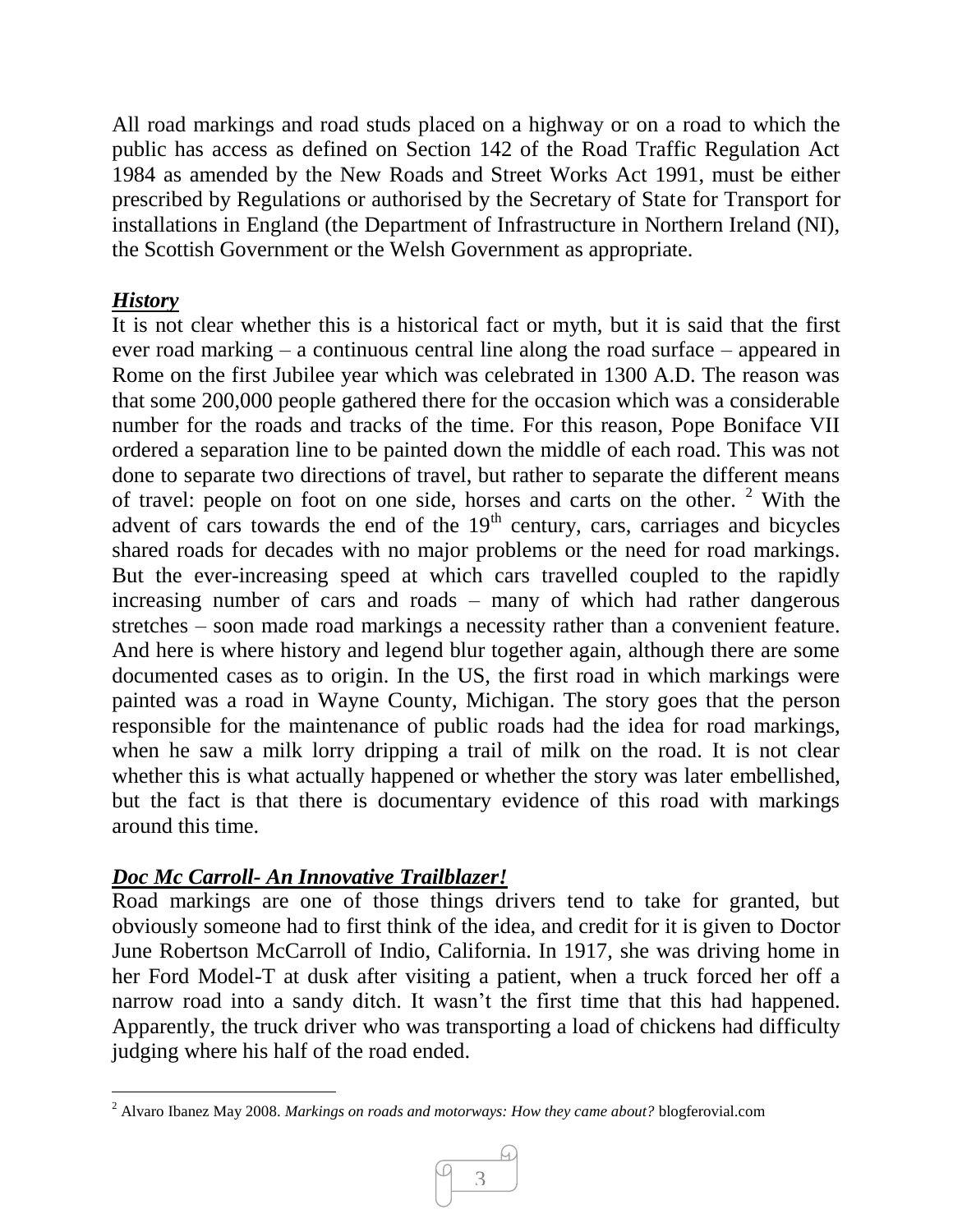Later, while driving on another newer road she noticed that the road had a definite middle joint where it had been widened from eight to sixteen feet. The pronounced middle ridge caused cars to stay on their own side. She decided that a centre line painted down the middle of the road would serve the same purpose. Known for her confidence and straight talk, she took her idea to the County Riverside Board and the Chamber of Commerce. They gave her a polite ear but nothing else. She then decided to take direct action. She actually got down on her hands and knees and painted a two-mile-long four-inch-wide line down the centre of the road that passed in front of her house in Indio Boulevard. She was sure her example would illustrate the idea's safety benefit, but change was slow to come. For seven years she wrote letters and petitioned the county and state to adopt the white lines. Finally, with the support of the Indio Women's Club and the California Federation of Women's Clubs - which had previously campaigned to add roadside markers – and to preserve El Camino Real–she prevailed. In 1924, the legislature authorised the State Highway Commission to paint centre lines on 3,500 miles of roads at a cost of \$163,000.

#### *Originator Of The Idea*

From Doctor June's idea sprang colours, stripes and other markings on streets and highways to enhance motoring safety. By the time she died in 1954, lining highways was commonplace across the country. However, there was some controversy since two Michigan men – Kenneth Sawyer and Edward Hines – apparently had the same idea before Doctor McCarroll and they even painted some lines on the road. But unlike her, they didn't try to get their State Government to adopt their idea. Therefore it appears that Doctor June McCarroll rightly gets the credit as the originator of the idea. Today, we take for granted white lines along the centre of roads and forgot that it was the tireless and persistent determination of a remarkable woman that led us to adopt this simple but very important idea. Doctor McCarroll is also credited with opening the first library in Coachella Valley as well as being the one doctor to practice medicine in all of Coachella Valley in the early 1900s. She was the first doctor appointed by the Bureau of Indian Affairs in 1907 and later California State officially designated a stretch of Interstate 10 near Indio as *"The Doctor June McCarroll Memorial Freeway". <sup>3</sup>*

# *Your 'Faithful Companion'*

 $\overline{a}$ 

White lines along the centre of the road have been removed in parts of the UK, with some experts saying it encourages motorists to slow down. So, is it the beginning of the end of for centre road markings?

 $3$  As told to the Los Angeles Times (12 October 2003). weirduniverse.net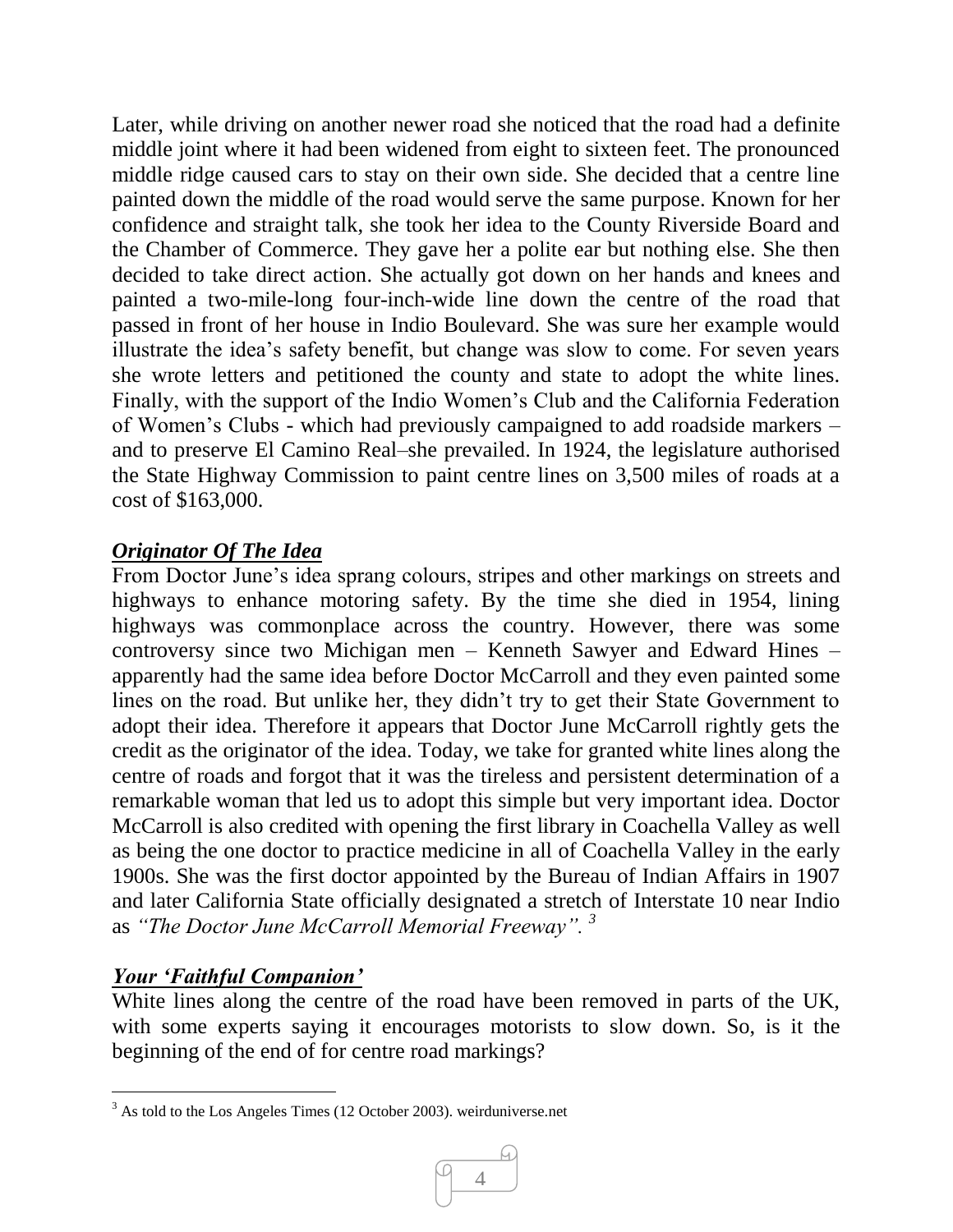You are driving along the road when the broken white line that has been your 'faithful companion' for so long – separating your car from oncoming traffic suddenly disappears. But will the absence of your 'faithful companion' make you slow down and be a safer driver? The first trials to remove the central white line from roads were held in the UK around 2006. Wiltshire County Council stopped repainting some lines when roads were resurfaced between 1997 and 2002. The authority concluded there were safety benefits to removing them from roads with a 30mph or less speed limit. White lines have since disappeared in about 20 roads in the county. More recently, sections of three roads – one in central London and two in Croydon – had their lines removed as part of a small trial, which began in 2014. Transport for London (TfL) suggested there has been a *"statistically significant reduction in vehicle speeds as a result of removing the central markings".* Speed reduced by as much as 8mph in one road, it added. A report by TfL in the trial in London suggested white lines gave drivers a "psychological sense of confidence". Alan Bristow, Director of Road Space Management at TfL said trials in London were still being "monitored closely to understand the longer-term effects". He said the results had been "positive", but added: *"There are no plans for any removal of road markings".* 

#### *Visibility Distance*

There are a variety of factors that influence the visibility distance of road markings. It is increased when a line is wider, has a higher mark-to-gap ratio or has a higher coefficient of retro-reflected luminance (in the day time, higher contrast with the road surface). Visibility distance is adversely affected by glare from oncoming vehicles, dirty headlamps or windscreen and especially by rain; the glass beads which produce the night time luminance are drowned by excess water, greatly reducing the brightness of the line. Older drivers also see a marking less well than younger drivers; someone seventy years old might suffer a reduction in visibility distance of more than 20% compared with drivers still in their twenties. The marking regime prescribed in the UK generally gives adequate levels of guidance in good conditions, i.e. where the road is dry, the driver is young, the vehicle has clean, powerful headlamps and there is no glare from oncoming vehicles. On roads with high traffic speeds, wider lines should normally be adopted where alternatives are prescribed. It is important that guidance markings are well maintained. Severe wear reduces both effective width and retro-reflective performance, and hence the visibility distance. However, road markings have limitations. Visibility of the markings can be limited by snow, debris and water on or adjacent to the markings. Marking durability is affected by material characteristic, traffic volumes, weather and location.

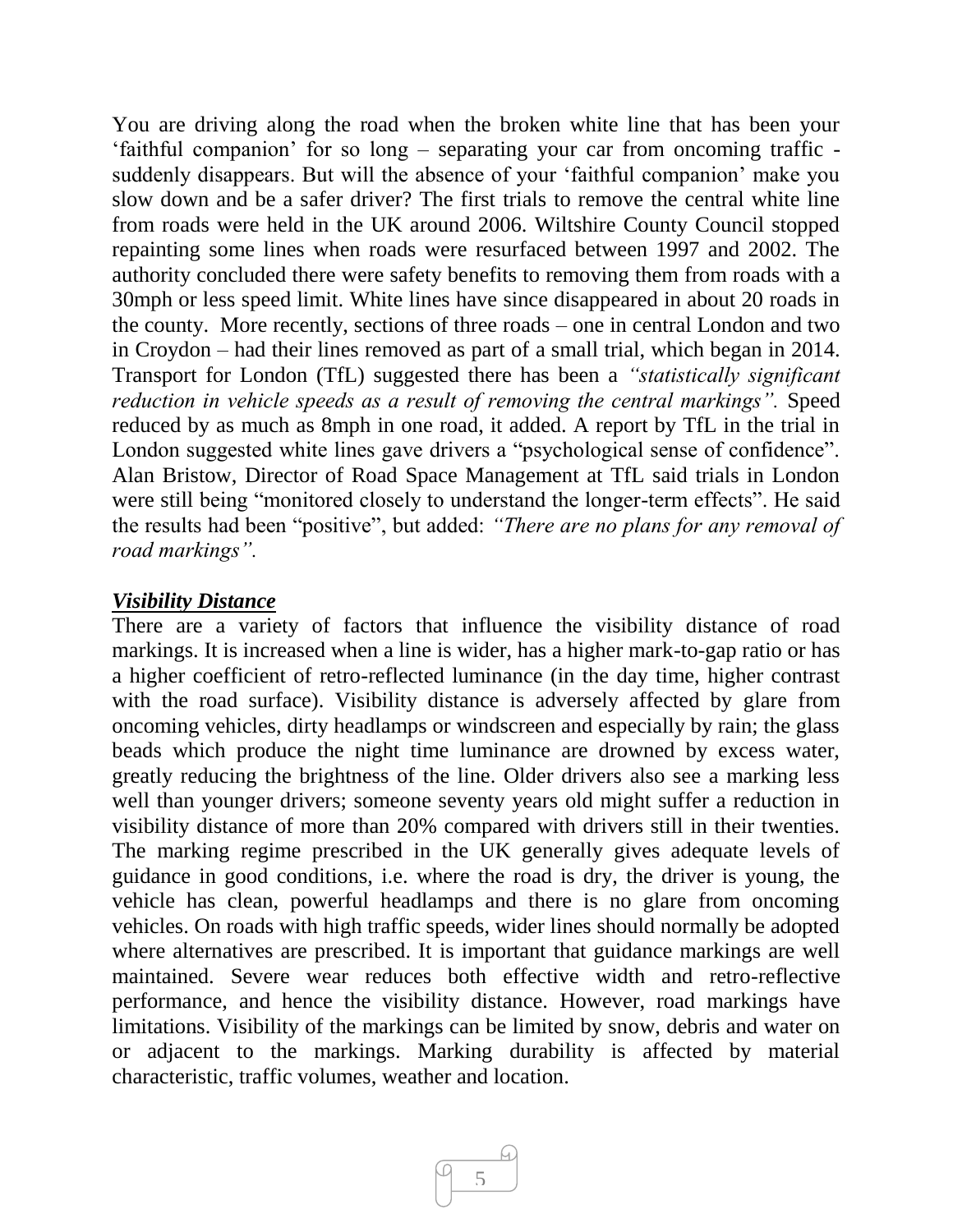However, under most highway conditions, markings provide important information while allowing minimal diversion of attention from the roadway.<sup>4</sup> Road markings can be completely obliterated by snow. Their conspicuity is impaired when wet or dirty, and their effective lifespan is reduced if they are subjected to heavy traffic. It is essential that road markings should not prevent a carriageway from standing draining properly. Even a thin film of water can be dangerous in winter when it may freeze.

# *"Absurd, Barmy and Crazy"!*

So why do motorists slow down when there is no white line(s)? Tracy Jessop, Assistant Director of Transport at Norfolk County Council said: *"In most cases we've noticed some positive impacts on the road network and there have been reductions in speed".* Ms. Jessop added that experiments have been extended to roads cycle routes that cross cities. She went on to say: *"Drivers change their behaviour because they no longer feel that they have their own lane, so they tend to be more attentive, more cautious, and that does reduce their speed*. *It also reduced their journey times because they all became a little bit more aware of people around them, and that has been very helpful for casualty reduction". <sup>6</sup>* Edmund King, President of the Automobile Association (AA) said he asked followers on Twitter whether central white lines should be removed and people had told him the idea was "absurd, barmy and crazy". Mr. King said faster roads "definitely" required centre lines adding that new cars fitted with lane departure systems also required white lines. He added that schemes did work on "smaller quieter roads" but warned geographical differences could be "confusing to other road users". He said the concept of "shared space" on roads comes from Dutch engineer Hans Monderman, who removed traffic lights, lane markings, and even kerbs in some towns and cities. *"In medieval Dutch villages, with little through traffic, it can work well and pedestrians and cyclists can interact with drivers",*  Mr. King said. But he added: *"It depends on the road whether it will work or not". <sup>7</sup>*

# *Meaning of Centre White Lines*

 A broken white line marks the centre of the road, you must keep to your left but you may cross over if it's absolutely safe to do so.

<sup>6</sup> John Harrison. February 2016. BBC News. *Are roads safer with no white lines?*  7 John Harrison. February 2016. BBC News. *Are roads safer with no white lines?* 



 $\overline{a}$ <sup>4</sup> Manual on Uniform Traffic Control Devices. US Department of Transportation. Federal Highway Administration. mutcd.fhwa.dot

<sup>5</sup> Traffic Signs Manual, Chapter 5. Road Markings 2018. DfT London TSO.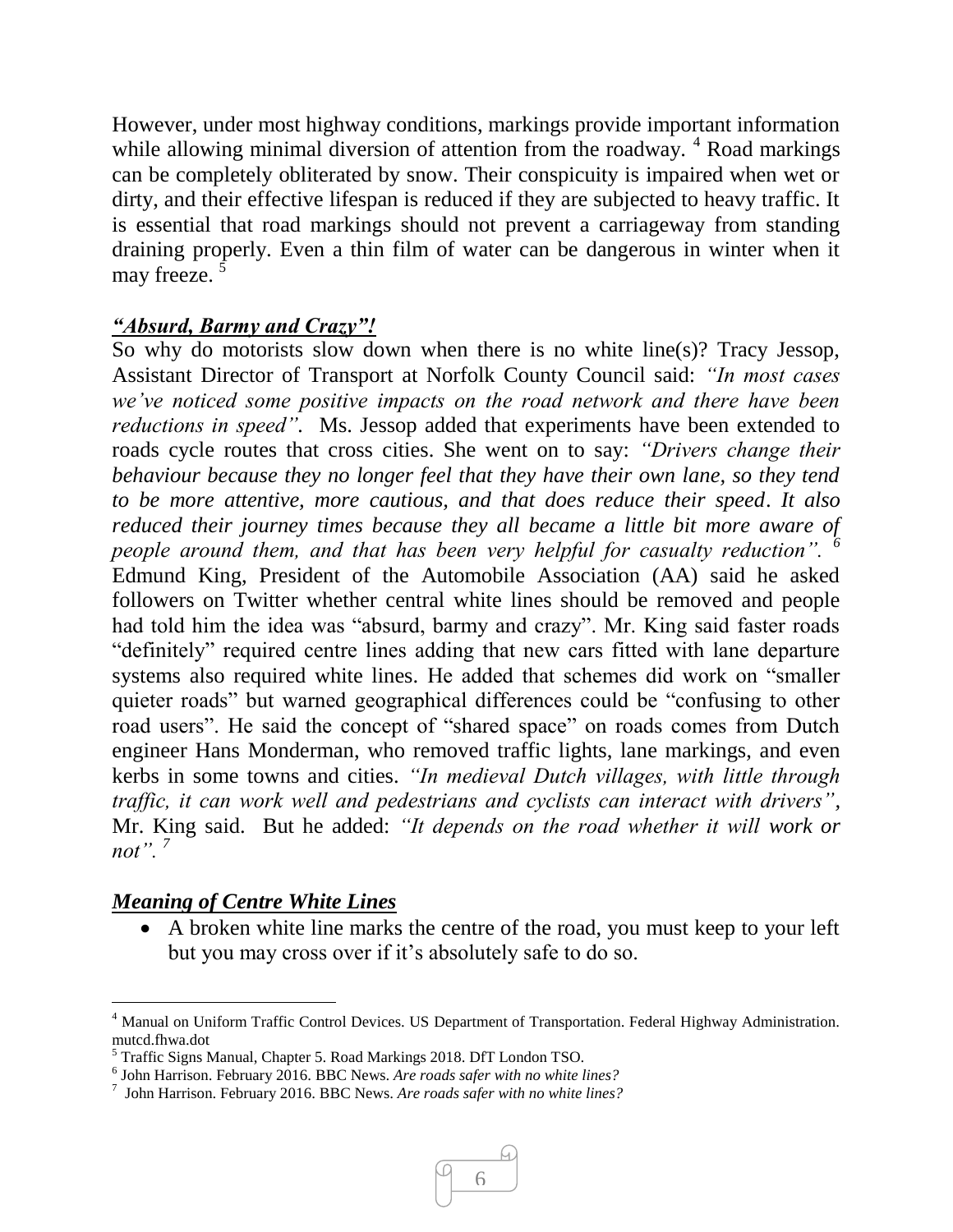- When a broken white line(s) on the road become longer and the gap between them is shorter, this indicates that you are approaching a hazard.
- Single or double continuous white lines mean keep left, you must not cross.
- Double white lines where the line nearest to you is solid means you must not cross or straddle it. However, if you need to enter land or premises you may cross over if it's absolutely safe to do so. Also, you may cross to pass a parked vehicle, road works or other obstruction or if a police officer directs you to do so. (In GB, you may cross the line if necessary, provided the road is clear, to pass a stationary vehicle, or to overtake a cyclist, horse or road maintenance vehicle, if they are travelling at 10mph (16km/h) or less).
- If there are double white lines in the centre of the road and the line nearest to you is broken, you are allowed to cross over provided it's absolutely safe to do so. However, you must be able to get back before the line becomes solid again. Throw-in arrows will indicate that you need to get back to your lane.
- Reflective studs may be used in conjunction with white lines.
- A single white line runs along the edge of the carriageway help keep the driver stay clear of the side of the road, allowing for a safer journey for everyone. Some edge lines will have "raised ribs" or "rumble strips" to alert drivers if they are straddling the edge line. <sup>8</sup>

# *3-Dimensional Effect*

Centre line markings can influence driver and rider behaviour, depending on the nature of the road, the layout of the markings, and the type of accidents along a stretch – amongst other criteria. Increasing or decreasing the length of the centre lines could be used to influence a driver's speed choice. Reducing the distance and spacing of the central markings on roads with lower speed limits may encourage road users to slow down. Increasing the width of the centre line or creating a hatched section encourages drivers to stay away from the middle of the road. This also affects a driver's speed choice by decreasing the perceived width of the carriageway, and increasing a vehicle's proximity to the road side. This approach can also be combined with painting to create a three-dimensional effect when observed from a driver's or rider's point of view. One Australian paper <sup>9</sup> looked at the effects of wide centre markings with painted hatching, and found that they reduced speeds. The researchers set out that the marking created an enhanced peripheral visual speed perception, leading to drivers estimating that they were travelling at higher speeds, and therefore slowed down.

<sup>9</sup> Godley, S.T. *et al*. Ergonomics 2004; 47 (3) : 237-56. *Perceptual lane width, wide perceptual road centre markings and driving speeds.* 



 $\overline{a}$ <sup>8</sup> Alvaro Ibanez May 2008. *Markings on roads and motorways: How they came about?* blogferovial.com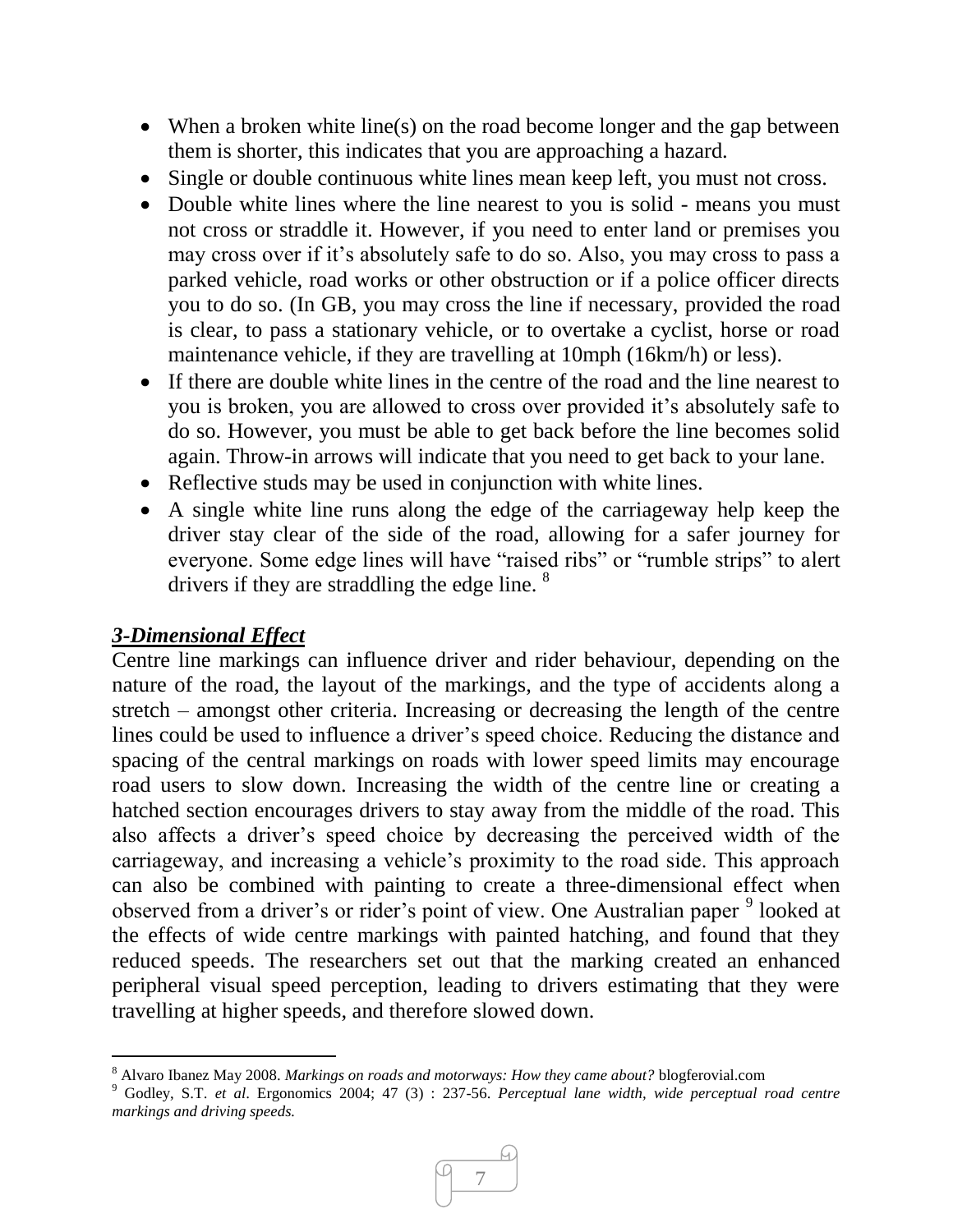# *Centre White Lines & Channelization*

Centre lines are used for hazard marking (e.g. use of double white lines at bends). They may be used with hatching for channelization, in order to reduce lane width and increase the separation between the two directions of traffic, which may be particularly desirable on bends. The increased segregation does not necessarily reduce speeds however e.g. *Kennedy and Wheeler*, 2001A. <sup>10</sup> The absence of centre white lining can increase uncertainty for drivers and removal of the white lining on moderately narrow rural roads has therefore been suggested as a means of reducing vehicle speed. Results for the village of Stiffkey in Norfolk, where speeds were already low, indicated a slight reduction in mean speed when the centre white line was removed *Kennedy and Wheeler*, 2001A.<sup>11</sup> Unpublished research indicated a reduction of 7 mph in mean speed in Starston, another Norfolk village, when the centre white line was removed. *Yagar and Van M. Aerde* (1983)<sup>12</sup> found that the addition of a centre line had little effect on driving speeds.

#### *Better Road Safety*

In order to achieve safe and efficient operation of a highway network, it is essential that all signing provided is necessary, clear and unambiguous and gives its message to road users at the appropriate time. The message must be easily understood at the point it is needed, neither too soon that the information may be forgotten, not too late for the safe performance of any necessary manouvere.  $13$  For road markings to be effective they need to be clearly visible both day and by night. Road Markings have two principal functions. The first is symbolic: the driver needs to have learned, for example, that a hollow triangular marking with its apex downwards means "Give Way" *(inverted triangle Ed).* The second is guidance, centre lines, edge lines and lane lines help drivers to maintain their lateral position on the road. The guidance function is less critical (although still important) in daylight or on lit roads because there are many visual clues available to enable the driver to judge course and position. On unlit roads at night, conditions are very different; the visual stimuli in the distance and to the sides of the road are largely absent. Road markings then become the most important aid in enabling the driver to follow the road. Some markings, for example, hazard lines and double white line systems have both symbolic and guidance functions. Collaborative European research has shown that drivers need to be able to detect guidance markings at a distance equivalent to a minimum of two seconds of travel time.

<sup>&</sup>lt;sup>13</sup> Traffic Signs Manual, Chapter 5. Road Markings 2018. DfT London TSO.



l <sup>10</sup> Kennedy, J. V. & Wheeler, J. H. (2001A). *Norfolk Quiet Lanes Schemes*. (TRL Report 564). trl.co.uk <sup>11</sup> *Ibid*

<sup>12</sup> Yagar, S. & Van M. Aerde, (1983). *Geometric and environmental effects on speed on two-lane rural roads.* Transportation Research Record.17A, 315. (TRL Report 564). trl.co.uk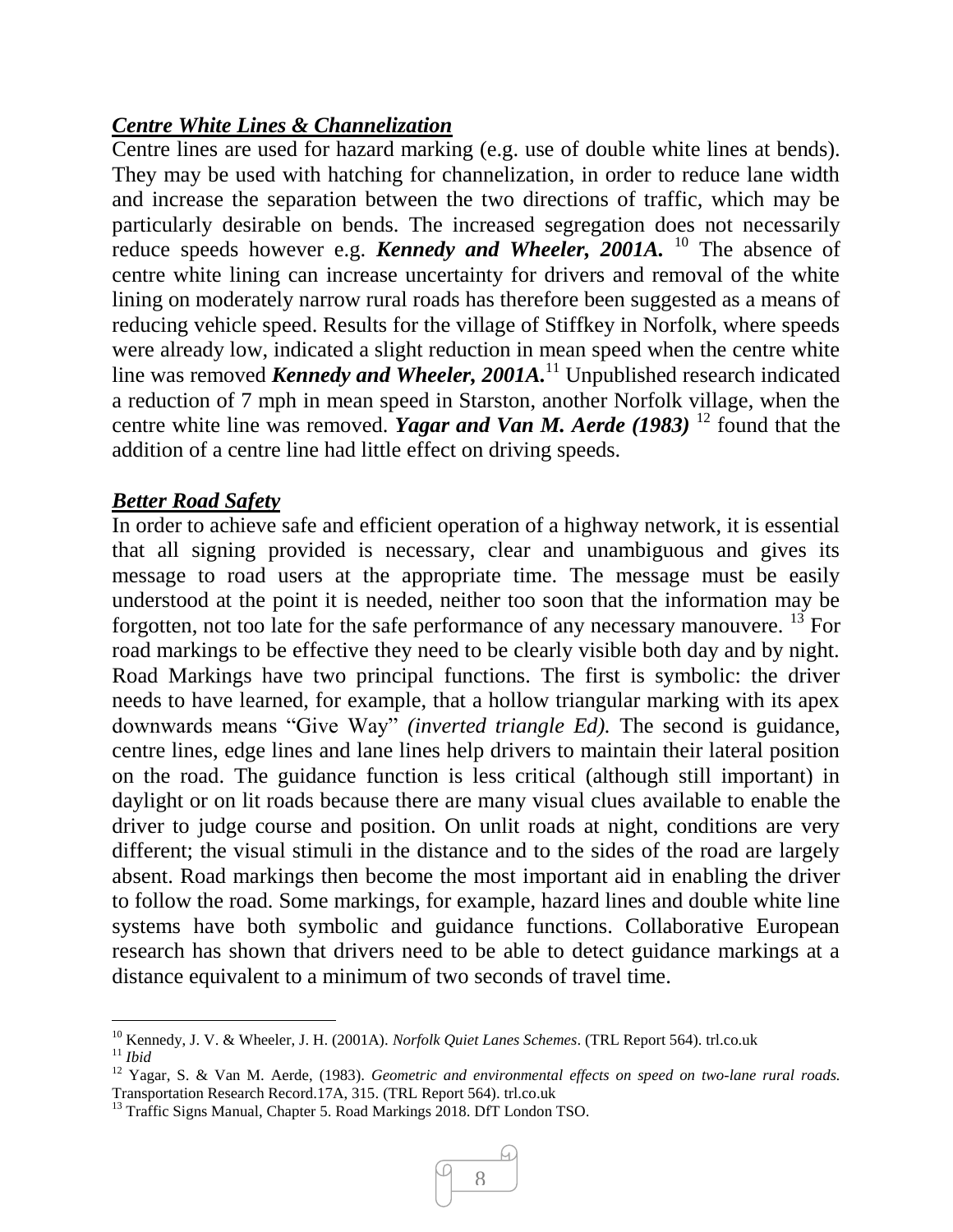If the visibility is less than this, drivers tend to adjust too late when the road changes direction. They run too close to the centre line on left-hand bends and too close to the edge on right-hand bends. *(Advanced drivers? Ed.)* The higher the prevailing traffic speed the greater the visibility distance required to maintain this two-second "preview time". If is not provided, drivers tend to miss the curve or proceed in a series of staggers.<sup>14</sup>

#### *White Line Composition*

The effectiveness of white line road markings owes much to chemistry and specifically to titanium dioxide (TiO2).White line markings can only serve a purpose if they can easily be seen by all road users, in all in all conditions. Titanium dioxide plays a crucial role in ensuring this is the case. It is among the brightest white substance in the world and the way it interacts with light means, even at night or in poor weather conditions, white road markings display prominently in car headlights. This gives motorists the best possible chance to follow the road safely. White line road markings are made using thermoplastic resin mixed with titanium dioxide pigment and glass beads. The pigment provides a bright white highly visible colour, and the beads act as 'retroreflectors' – which means they reflect some light back to its source. At night the light from a car's headlights will reflect from the white line markings back to the driver, helping him to see the road easily. Titanium dioxide used in white road markings helps to prevent traffic accidents by making it possible for drivers and cyclists to travel more safely. Without bright white light road markings, more and improved street lighting could be required, with high economic cost. Many countries have specific requirements to ensure that road markings are bright, visible and clear. For example, within the European Union (EU), road markings are required to meet minimum performance standards based on their luminance, day-time visibility, night-time visibility, skid-resistance and durability.<sup>15</sup> Such standards are perhaps part of the reason we are living in an age when road safety standards have never been better. Since 2010, the number of fatalities recorded each year on EU roads has fallen by nearly a fifth <sup>16</sup> and the EU has a strategic target to halve the number of road deaths between 2010 and 2020. <sup>17</sup> While there is a huge range of factors that contribute to road safety – titanium dioxide certainly has an important role to play in the prevention of KSIs on our roads.

l <sup>14</sup> Traffic Signs Manual, Chapter 5. Road Markings 2018. DfT London TSO

<sup>15</sup>European Federation: *White lines save lives*. tdma.info

<sup>16</sup> European Commission: *2016 road safety statistics: what is behind the figures?*

<sup>&</sup>lt;sup>17</sup> European Commission: 2016 *road safety statistics: what is behind the figures?*